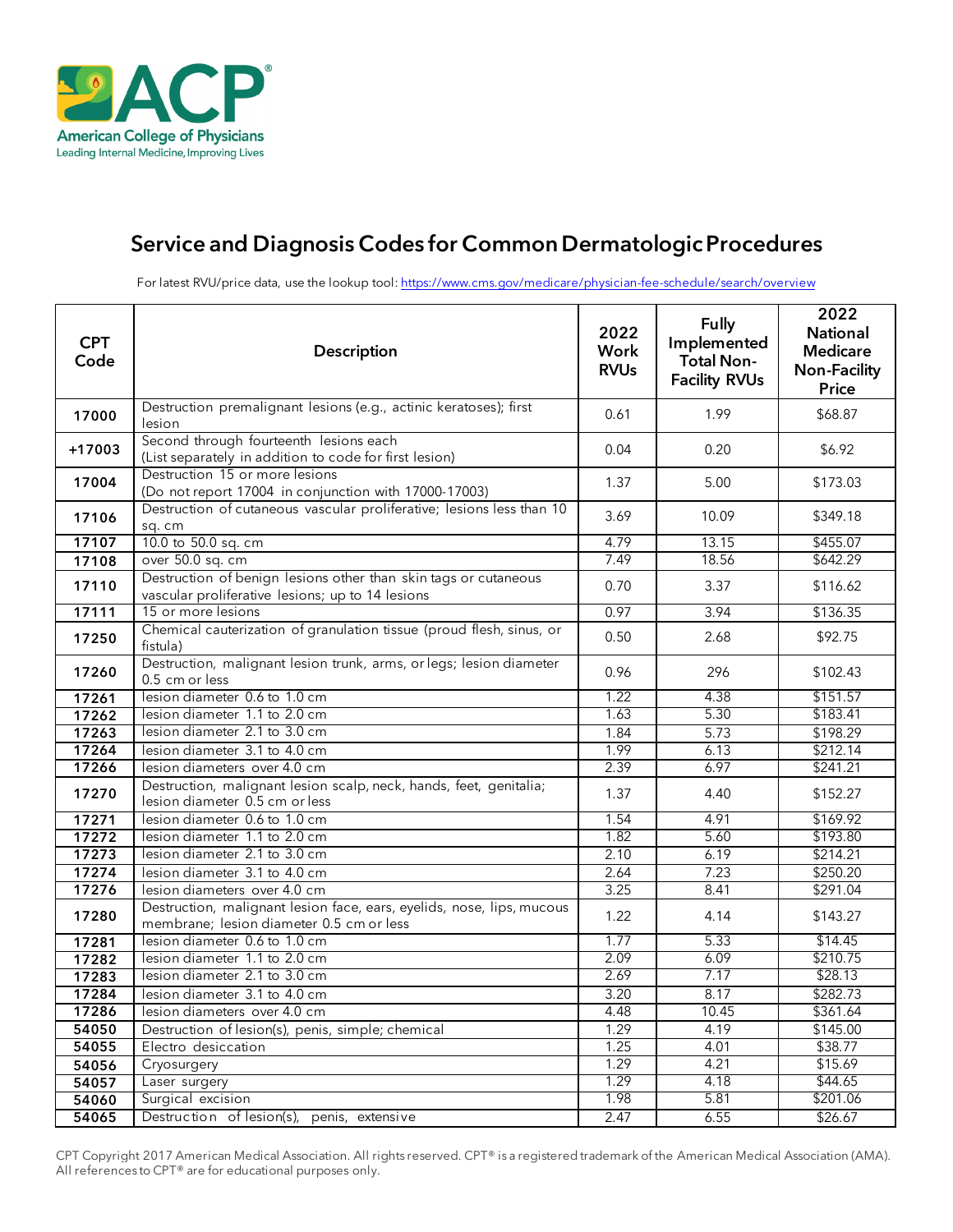## Paring or Cutting

(Codes 11050-11052 have been deleted. To report paring, see codes 11055-11057, or, to report destruction, see codes 17000-17004.)

11055 –paring or cutting of benign hyperkeratotic lesion (e.g., corn or callus); single lesion

11056 –2 to 4 lesions 11057 –more than 4 lesions

(Codes 11060-11062 have been deleted. To report, see codes 11300-11313)

#### Biopsy

11100 –biopsy of skin, subcutaneous tissue and/or mucous membrane (including simple closure), unless otherwise listed (separate procedure); single lesion

+11101 –each separate additional lesion (list separately in addition to code for primary procedure) (Use code 11101 in conjunction with code 11100)

(For biopsy of conjunctiva, usecode68100; eyelid, usecode67810)

## Removal of Skin Tags

Removal by scissoring or any sharp method, ligature strangulation, electrosurgical destruction or combination of treatment modalities including chemical or electrocauterization of wound, with or without local anesthesia.

11200\* -removal of skin tags,multiple fibrocutaneous tags, any area; up to and including 15 lesions

+11201 –each additional 10 lesions (list separately in addition to code for primary procedure) (Use code 11201 in conjunction with code 11200

#### Shaving of Epidermal or Dermal Lesions

Shaving is the sharp removal by transverse incision or horizontal slicing to remove epidermal and dermal lesions without a full-thicknessdermal excision. This includes local anesthesia, chemical or electrocauterization of the wound. The wound does not require suture closure.

11300\* - shaving of epidermal or dermal lesion, single lesion, trunk, arms,or legs; lesion diameter 0.5 cm or less

11301 – lesion diameter 0.6 to 1.0 cm 11302 – lesion diameter 1.1 to 2.0 cm 11303 – lesion diameters over 2.0 cm

11305\* - shaving of epidermal or dermal lesion, single lesion, scalp, neck, hands, feet, genitalia; lesion diameter 0.5 cm or less

11306 – lesion diameter 0.6 to 1.0 cm 11307 – lesion diameter 1.1 to 2.0 cm 11308– lesion diameters over 2.0 cm

11310\* shaving of epidermal or dermal lesion, single lesion, face, ears, eyelids, nose, lips, mucous membrane: lesion diameter 0.5 cm or less

11311 – lesion diameter 0.6 to 1.0 cm 11312 – lesion diameter 1.1 to 2.0 cm 11313 – lesion diameters over 2.0 cm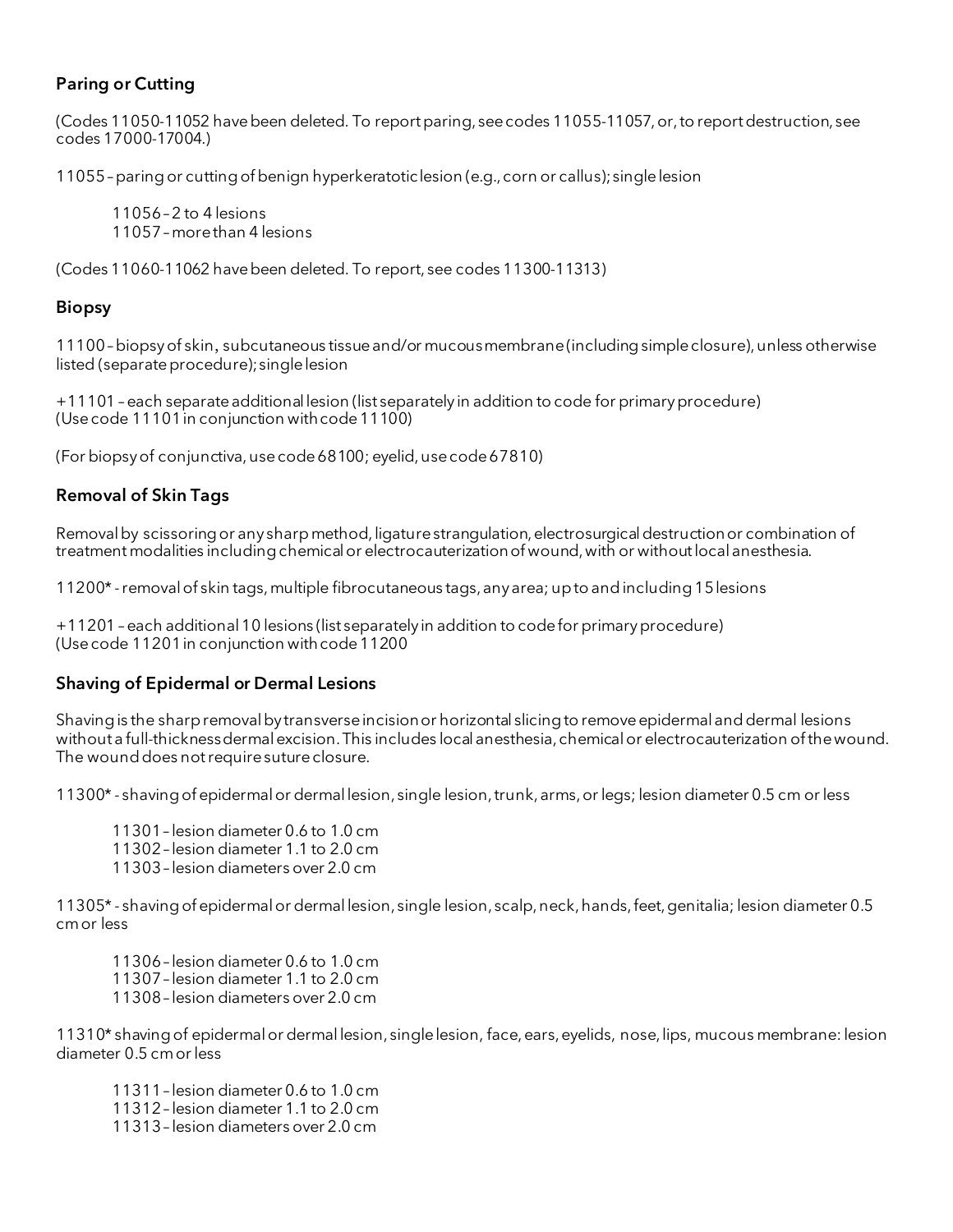# Excision – Benign Lesions

Excision (including simple closure) of benign lesions of skin or subcutaneous tissues (i.e., cicatricial, fibrous, inflammatory, congenital, cystic lesions), including local anesthesia. See appropriate size and area below.

Excision is defined as full-thickness (through the dermis) removal of the following lesions and includes simple (nonlayered) closure. The closure of defects created by incision, excision, or trauma may require intermediate (layered) closure.Layered closure involves dermal closure with separate suture closure of at least one of the deeper layers of subcutaneous and nonmuscle fascial tissues.

(For excision of lesions requiring more than simple closure [i.e., requiring intermediate, complex, or reconstructive closure], see codes 12031-12057, 13100-13160, 14000-14300, 15000-15261, 15570-15770)

11400 –excision,benign lesion, except skin tag (unless listed elsewhere), trunk, arms, or legs; lesion diameter 0.5 cm or less

11401 – lesion diameter 0.6 to 1.0 cm 11402 – lesion diameter 1.1 to 2.0 cm 11403 – lesion diameter 2.1 to 3.0 cm 11404 – lesion diameter 3.1 to 4.0 cm 11406 – lesion diameters over 4.0 cm (For unusual of complicated excision, add modifier -22)

11420 –excision,benign lesion, except skin tag (unless listed elsewhere), scalp, neck, hands, feet, genitalia; lesion diameter 0.5 cm or less

11421 – lesion diameter 0.6 to 1.0 cm 11422 – lesion diameter 1.1 to 2.0 cm 11423 – lesion diameter 2.1 to 3.0 cm 11424 – lesion diameter 3.1 to 4.0 cm 11426 – lesion diameters over 4.0 cm

(For unusual of complicated excision, add modifier -22)

11440 –excision,other benign lesion (unless listed elsewhere), face, ears, eyelids, nose, lips, mucous membrane; lesion diameter 0.5 cm or less

11441 – lesion diameter 0.6 to 1.0 cm 11442 – lesion diameter 1.1 to 2.0 cm 11443 – lesion diameter 2.1 to 3.0 cm 11444 – lesion diameter 3.1 to 4.0 cm 11446 – lesion diameters over 4.0 cm (For unusual of complicated excision, add modifier -22) (For eyelids involving more than skin, see also 67800 et seq.)

11450 –excision of skin and subcutaneous tissue for hidradenitis, axillary; with simple or intermediate repair 11451 –with complex repair

11462 –excision of skin and subcutaneous tissue for hidradenitis, inguinal; with simple or intermediate repair 11463 –with complex repair

11470 –excision of skin and subcutaneous tissue for hidradenitis, perianal, perineal, or umbilical; with simple or intermediate repair

11471 –with complex repair

(When skin graft or flap is used for closure, use appropriate procedure code in addition) (For bilateral procedure, add modifier -50)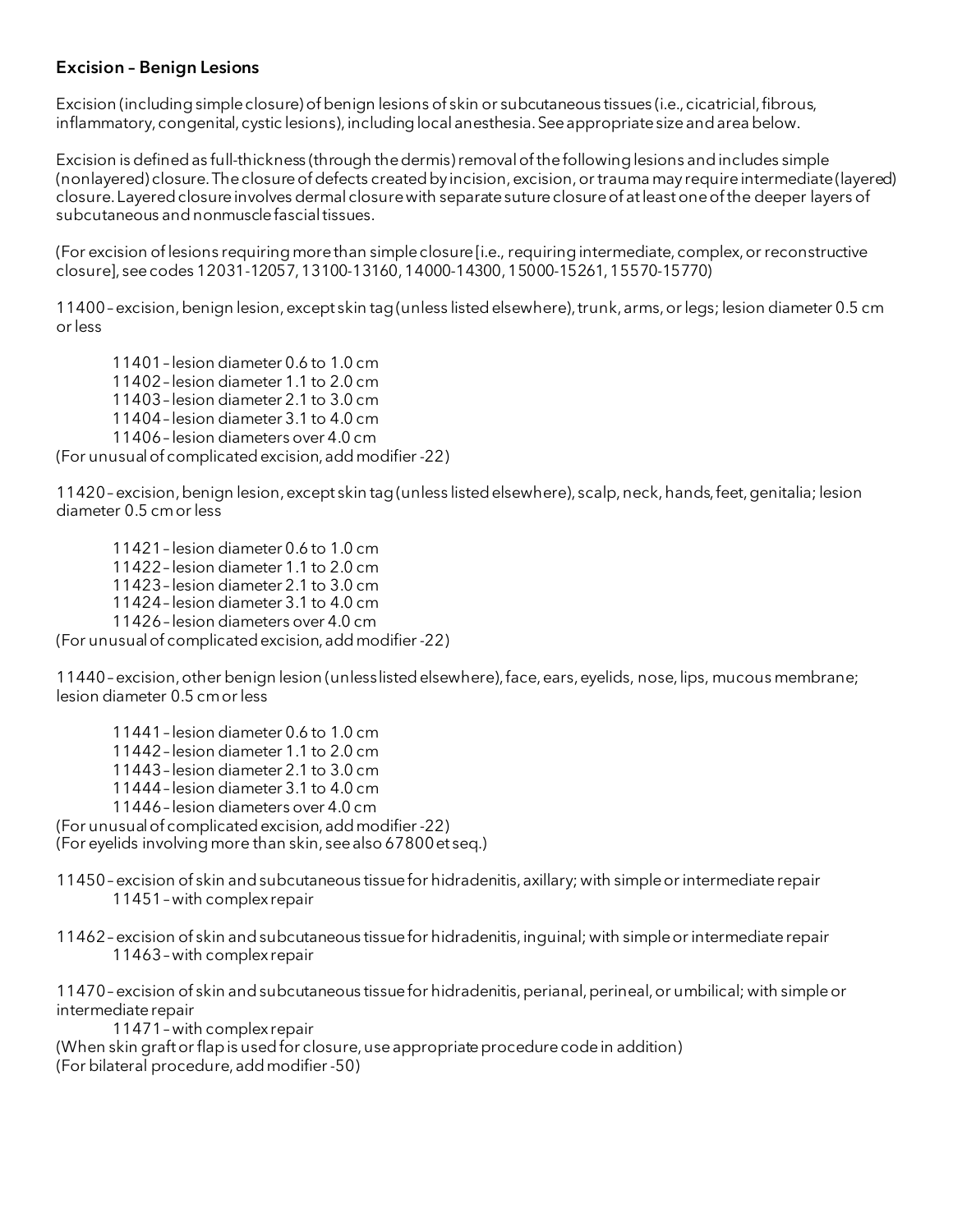#### Excision – Malignant Lesions

Excision (including simple closure) of malignant lesion of skin or subcutaneous tissues including local anesthesia, each lesion. For removal of malignant lesions of skin by *any*method other than excision, as definedhere, see destruction codes 17000-17999.

Excision is definedas full-thickness (through the dermis) removal of the following lesions and includes simple (nonlayered) closure. The closure of defects created by incision, excision, or trauma may require intermediate (layered) closure.Layered closure involves dermal closure with separate suture closure of at least one of the deeper layers of subcutaneous and nonmuscle fascial tissues.

(For excision of lesions requiring more than simple closure [i.e., requiring intermediate, complex, or reconstructive closure], seecodes 12031-12057, 13100-13160, 14000-14300, 15000-15261, 15570-15770)

11600 –excision, malignant lesion, trunk, arms, or leg; lesion diameter 0.5 cm or less

11601 – lesion diameter 0.6 to 1.0 cm 11602 – lesion diameter 1.1 to 2.0 cm 11603 – lesion diameter 2.1 to 3.0 cm 11604 – lesion diameter 3.1 to 4.0 cm 11606 – lesion diameters over 4.0 cm

11620 –excision, malignant lesion, scalp, neck, hands, feet, genitalia; lesion diameter 0.5 cm or less

11621 – lesion diameter 0.6 to 1.0 cm 11622 – lesion diameter 1.1 to 2.0 cm 11623 – lesion diameter 2.1 to 3.0 cm 11624 – lesion diameter 3.1 to 4.0 cm 11626 – lesion diameters over 4.0 cm

11640 –excision, malignant lesion, face, ears, eyelids, nose, lips; lesion diameter 0.5 cm or less

11641 – lesion diameter 0.6 to 1.0 cm 11642 – lesion diameter 1.1 to 2.0 cm 11643 – lesion diameter 2.1 to 3.0 cm 11644 – lesion diameter 3.1 to 4.0 cm 11646 – lesion diameters over 4.0 cm (For eyelids involving more than skin, see also 67800 et seq.)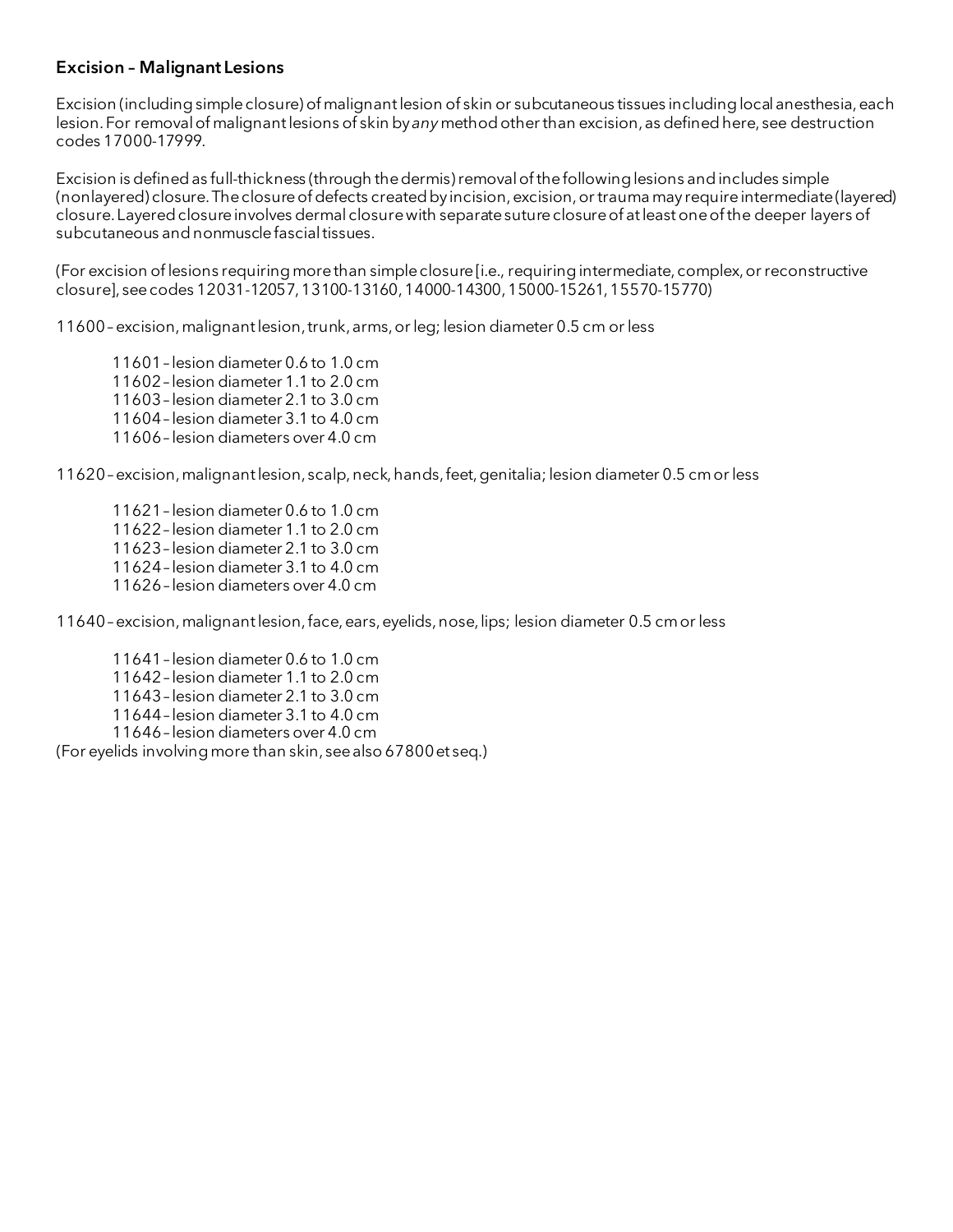# **Destruction**

Destruction means the ablation of benign, premalignant,or malignant tissues by any method(i.e., electrosurgery, cryosurgery, laser,and chemical treatment) with or without curettement, including local anesthesia, and not usually requiring closure.

Lesions include condylomata; papillomata; molluscum contagiosum herpetic lesions; warts (i.e., common, plantar, flat); milia; or other benign, premalignant (i.e., actinic keratoses) or malignant lesions.

(For destruction of lesion(s) in specific anatomic sites, seecodes 40820, 46900-46917, 46924, 54050-54057, 54065, 56501, 56515, 57061, 57065, 67850, 68135)

(For paring or cutting of benign hyperkeratotic lesions [i.e., corns and calluses], see codes 11055-11057)

(For sharp removal or electrosurgical destruction of skin tags and fibrocutaneous tags, see codes 11200and11201)

(For cryotherapy of acne, use code 17340)

(For initiation or follow-up care of topical chemotherapy [i.e., 5-FU or similar agents], see appropriate office visits

(For shaving of epidermal or dermal lesions, see codes 11300-11313)

#### Destruction – Benign or Premalignant Lesions

17000\* -destruction by any method, including laser, with or without surgical curettement, all benign or premalignant lesions (i.e., actinic keratoses) other than skin tags or cutaneous vascular proliferative lesions, including local anesthesia; first lesion

(Codes 17001 and 17002 have been deleted. To report, see codes 17003 and 17004.)

+17003 –Second throughfourteenthlesions, each (list separately in addition to code for first lesion) (Use code 17003 in conjunction with code 17000)

17004 –destruction by any method, including laser, with or without surgical curettement, all benign or premalignant lesions (i.e., actinic keratoses) other than skin tags or cutaneous vascular proliferative lesions, including local anesthesia; 15 or more lesions

(Do not report code 17004 in conjunction with codes 17000-17003)

(Code 17010 has been deleted. To report, see specific anatomic site code.)

(Codes 17100-17105 have been deleted. To report, see codes 17000,17003, 17004.)

<sup>+</sup> Add-on code

<sup>\*</sup> Service includes surgical procedure only